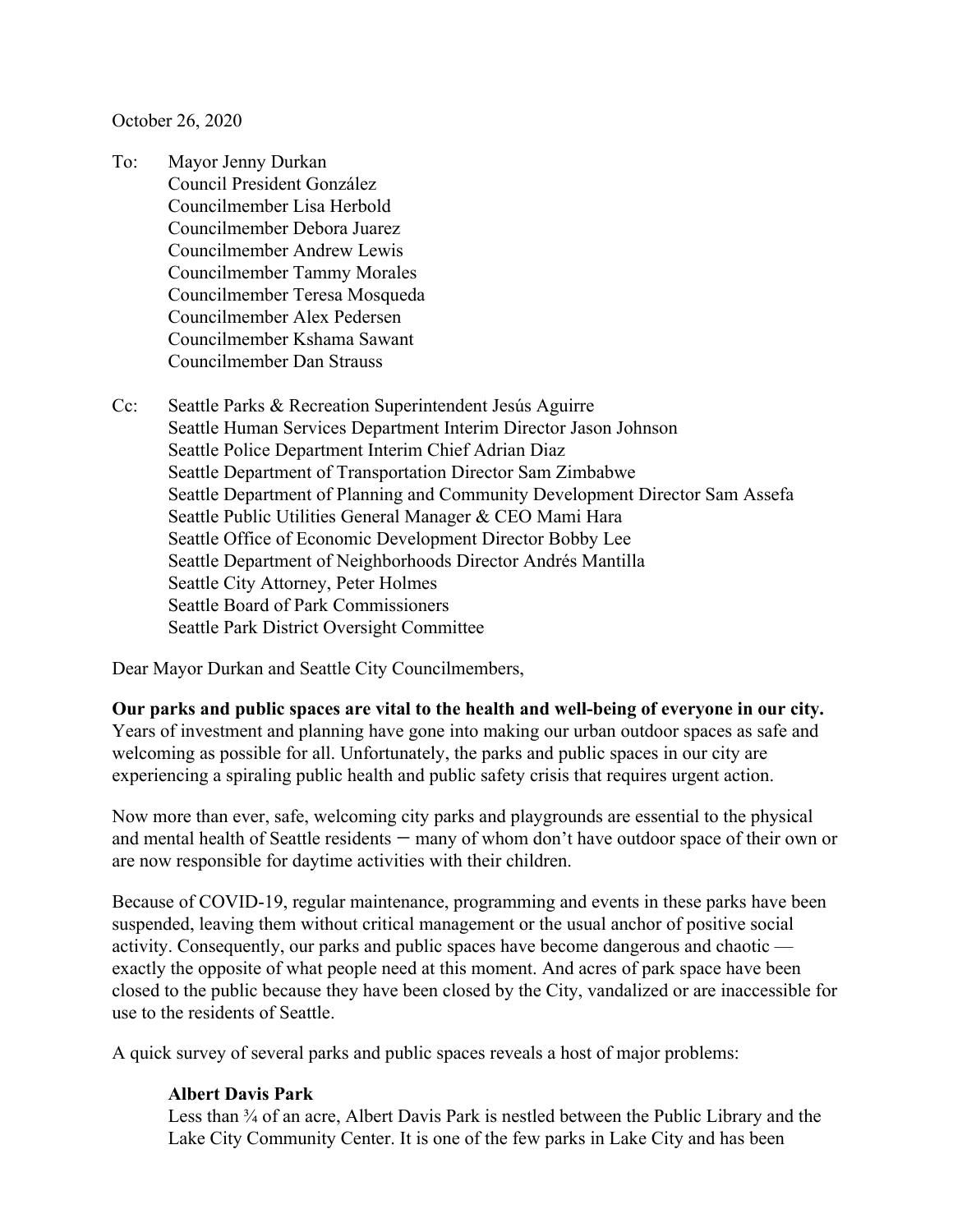completely unusable over the last several months due to an extensive encampment of nearly 30 tents. Located in the civic core of the neighborhood and surrounded by singleand multi-family unit housing, this park has sadly been overtaken by pervasive drug dealing and usage, violence and people that are exploiting or unhoused neighbors. Human waste, used needles, trash, rodents, property damage and threatening behavior are all constant issues at the park. These conditions are unsafe and unhealthy, especially for our most vulnerable neighbors.

#### **Ballard Commons Park**

Located in the Ballard HUB Urban Village, this park is surrounded by dense multi-family residential and an adjacent neighborhood business district. This spring, Ballard Commons Park was overrun with illegal tent encampments and was the site of a Hepatitis-A outbreak. After months of work by the City's Navigation Team, and more than 25 separate visits from outreach workers, park residents were offered shelter and the encampment was dispersed with a promise from the City that the park would be "held," free of illegal tent encampments. The encampments have returned and grown to more than 40 tents/structures. The park and nearby public infrastructure is unusable, and the Ballard community feels abandoned by the City.

#### **Bell Street Park**

Once envisioned as the heart of public life in Belltown, this park continues to suffer from damaged infrastructure and chronic public safety issues. Plantings are neglected, and rodent infestation continues. Scarce parks resources are cited for lagging maintenance and response times. This park is meant to be a welcoming green reprieve in a dense urban neighborhood, but it has become a forbidding and unhealthy eyesore.

## **Cal Anderson Park**

This seven-acre park is meant to serve the more than 11,000 people who live within a five-minute walk, but the park remains closed to the public, following a summer during which it was occupied as part of CHOP. Some groups of protesters have continued to live in and damage portions of the park, including the newly remodeled community shelterhouse. Other residents in the park exhibit serious behavioral health issues and present a danger to public health and safety. In September, a well-known prolific offender died tragically in the park after murdering his female companion. Unaddressed broken glass regularly harms the paws of neighborhood dogs. Major fires, incidents of violence and threatening behavior toward neighbors — including seniors and children have continued unabated. Critical infrastructure, including lights and bathrooms, has been damaged and not repaired.

## **City Hall Park**

This park, which was significantly upgraded with public dollars in 2019, has become a sprawling encampment. It now houses many of the 75 tents that are now dominating the streetscape of Pioneer Square. Neighborhood residents have reported major public health issues in addition to violent and threatening behavior in and around the park.

#### **Denny Park**

Numerous neighbors have reached out in frustration because this park, while technically open, is no longer usable or safe. Neighbors have been mugged. A police car was set on fire with the officer inside. The playground, planting beds and other park areas have been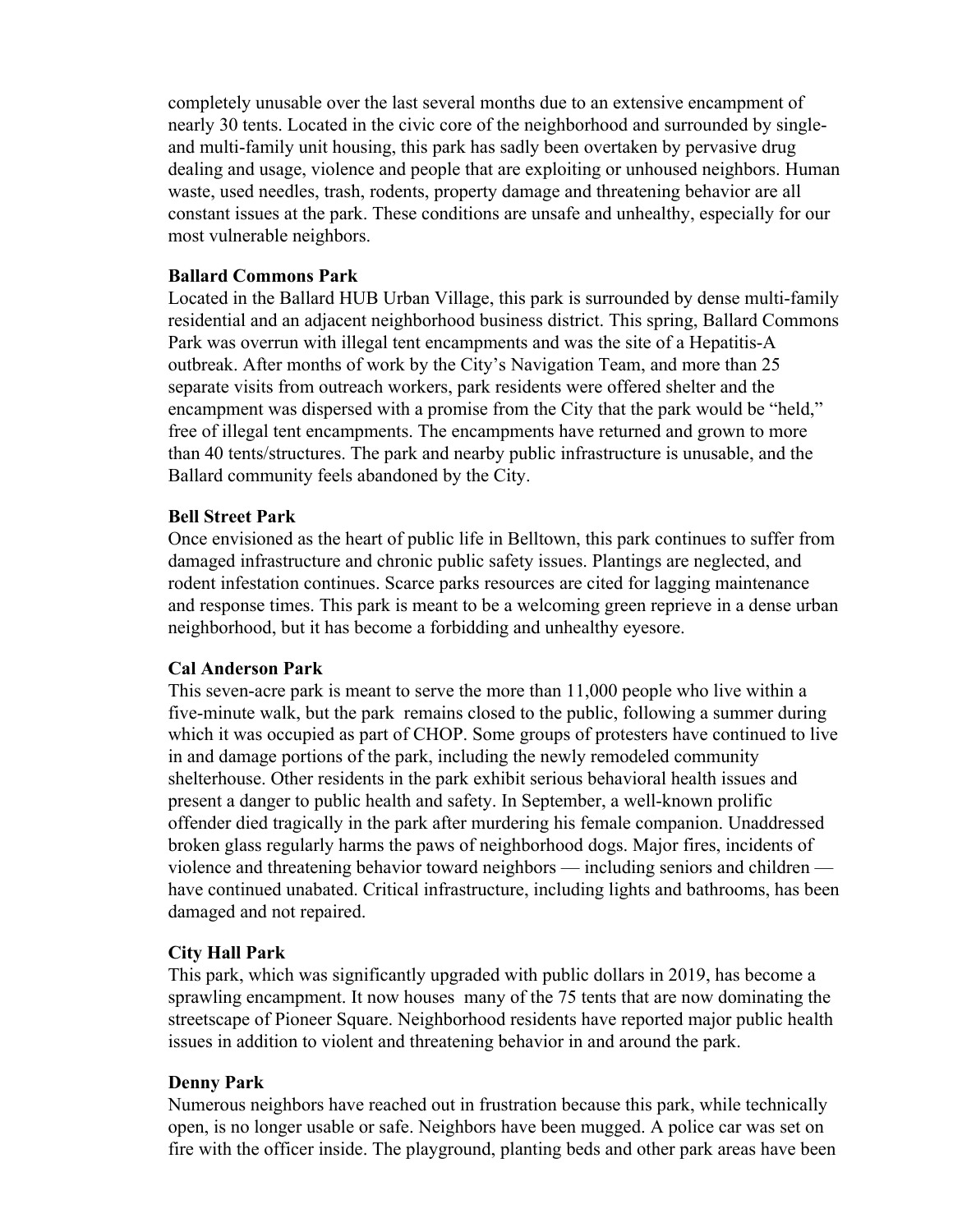overtaken by a growing tent encampment. The irrigation and watering equipment has been destroyed, and newly planted flowers and bushes have died. Police have discovered a stolen-goods network in the encampment. Local and national news coverage has captured these unflattering stories emanating from Seattle's oldest park.

#### **Freeway Park**

Freeway Park is experiencing a significant uptick in vandalism and trash which, coupled with a decrease in maintenance, threatens public safety as well as the health of the landscape. The historic concrete walls and fountains are covered in ever-increasing graffiti. Several of the wooden benches are in splinters — completely unusable. The Canyon and Cascade Fountains are filled with litter. Both the trees and the understory are suffering from lack of watering and/or broken irrigation and most beds are overrun with weeds. Despite work orders and regular maintenance reports to the City, these issues remain unresolved.

## **Gateway Park North, Georgetown**

As Georgetown's only access to the Duwamish River, Gateway Park North is one of only a few open spaces for residents in what is largely an industrial neighborhood. Over the past two years, tent encampments, drug use, poor park maintenance, trash, vandalism and threatening behavior have all contributed to make this park dangerous and unusable by the community that spent so much time and energy in recent years working to improve it.

# **Hing Hay Park, Donnie Chin International Children's Park, Kobe Terrace**

Parks in the Chinatown-International District are a refuge for seniors, families with children, and others in low-income housing. None are being maintained. Regular trash clearing has stopped, as has pressure-washing, maintenance of play structures and exercise equipment, and removal of graffiti, human waste and used needles. Residents, customers of neighborhood businesses and visitors have been harassed and assaulted by people experiencing mental illness. The City has not responded to repeated requests to maintain outdoor seating and resume concierge service in Hing Hay Park.

## **Junction Plaza Park**

Junction Plaza Park is the only green space in the West Seattle Junction. Encampments, people experiencing behavioral health issues, a marked increase in open drug dealing and use, and threatening behavior to community members have all rendered the park inhospitable to the neighborhood. Businesses already grappling with a loss of income due to COVID and the West Seattle Bridge closure are now faced with increased theft and concerned customers who are unwilling to enter the business district. Debris, beer and liquor bottles, human waste and needles litter the landscaping. The park has been completely abandoned by the City.

## **Occidental Square Park**

Park Ambassadors working in Occidental Square report that this space has become a dangerous place. The new children's play area was recently set on fire and permanently damaged. The City is looking to modify the design of the park's new pavilion by eliminating a planned overhead canopy, to reduce the risk of encampments. Without the canopy, the socially distanced activities planned for this fall and winter will not be possible. The success of the public-private partnership that revitalized this park over the past several years has been almost completely undone.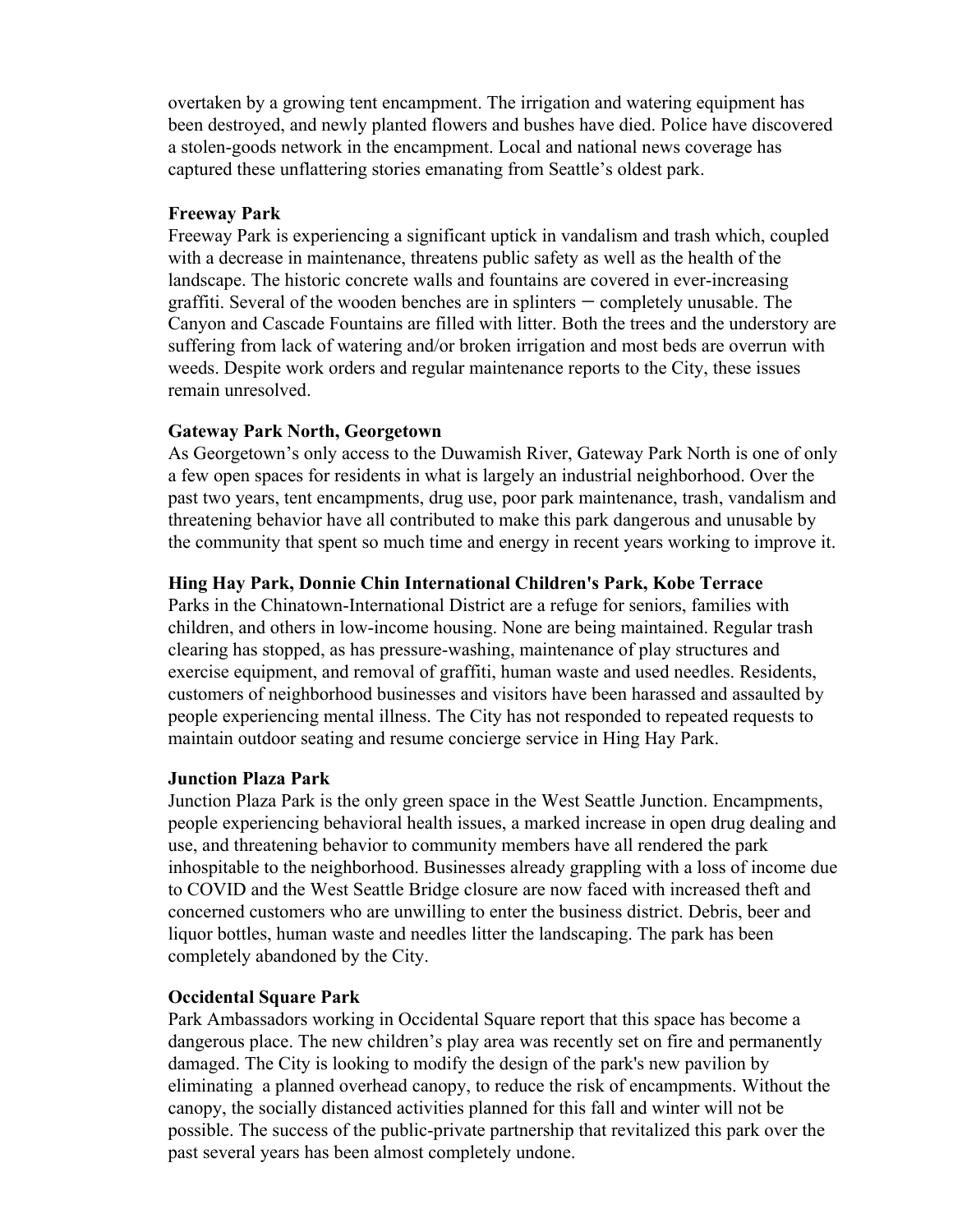#### **Westlake Park**

Westlake Park is seeing increasing violence toward Park Ambassadors, who arrive most days to find new graffiti, cut or broken locks and cables, litter, biohazard material, and damage to or theft of park amenities, which includes the informational booth, tables, chairs, flowers as well as the play space. Reporting of these issues to City staff results in little or no action. Public safety is an issue even during the day, when park staff now feel vulnerable.

### **Williams Park**

Even in such a small space, there are major ongoing issues with human waste, garbage and needles, along the sidewalks at the park and in the park itself. People are walking around in the nude, urinating, defecating and openly shooting up with injectable drugs throughout the day, with high levels of impact on the surrounding community. There is a noticeable increase in rats in the park and surrounding areas due to the excessive trash and human waste. The community is deeply concerned about the health ramifications resulting from this for everyone involved.

As a result of these disturbing developments, residents in many of Seattle's densest neighborhoods (which also happen to have the highest concentration of low-income families and seniors) stay away from our City parks. They are fearful for their health and safety. They are frustrated that the City doesn't properly maintain its critical public infrastructure. They are also frustrated that the City is failing to adequately serve or address the hundreds of unhoused individuals who congregate in these spaces. This situation is untenable.

We strongly believe that near-term action, aligned with the latest pandemic-related guidance from our public health officials, can be taken to allow all people to safely use outdoor spaces in Seattle. We call on the City to create an interim interagency team to develop and execute an immediate action plan to address the following issues in our central urban parks:

- Major public health and safety concerns
- Damaged and nonfunctioning park and community infrastructure
- Lack of basic upkeep and growing maintenance backlogs
- Ongoing, unregulated occupation of park areas and infrastructure
- Poor communication with and lack of accountability to neighborhood and community organizations
- Lack of guidelines for safe activation activities in phases 2 and 3 of reopening

These issues are complex, but that does not absolve the City of responsibility to address them. Together, we can find constructive solutions. As Mayor, City Councilmembers, City department heads and members of citizen oversight boards, you must hold our parks to a higher standard  $$ especially during COVID.

On behalf of all Seattle residents, we urge you to address these issues immediately. In pushing for action, we stand ready to work with you and others to ensure our public spaces are safe and welcoming to everyone and will make ourselves available to discuss thoughtful solutions that go beyond the placeholder measures enacted in the early weeks of the coronavirus response.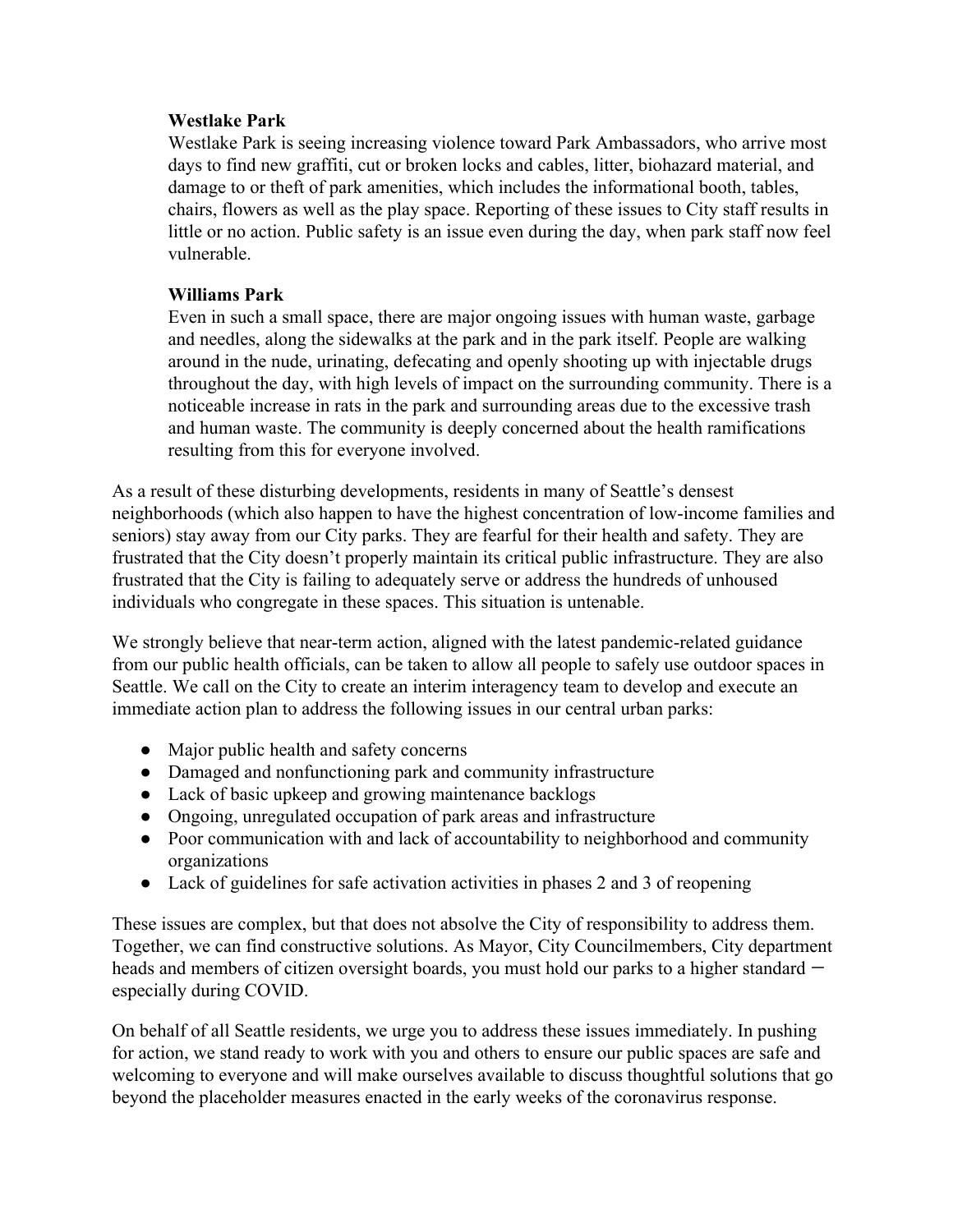Thank you in advance for your response and partnership as we work to urgently address this crisis. We need your leadership to ensure that we have vibrant parks that are welcoming and safe at a time when Seattleites need our shared outdoor spaces more than ever.

Sincerely,

Lisa Howard, *Executive Director* **Alliance for Pioneer Square**

Mike Stewart, *Executive Director* **Ballard Alliance**

Chris Leverson, *Project Manager* **Build Lake City Together**

Jill Cronauer, *Board Member, Chief Operating Officer* **Cal Anderson Park Alliance / Hunters Capital**

Monisha Singh, *Executive Director* **Chinatown-International District Business Improvement Area**

Howard Anderson, *Board Chair* **Denny Triangle Neighborhood Association**

Jon Scholes, *President & CEO* **Downtown Seattle Association**

Riisa Conklin, *Executive Director* **Freeway Park Association**

Tim Gaydos, *Board Chair* **Friends of Denny Park**

Greg Ramirez, *Board Chair* **Georgetown Community Council**

Tija Petrovich, *President* **Pioneer Square Residents Council**

Dr. Sheila Edwards-Lange, *President* **Seattle Central College**

Thatcher Bailey, *President & CEO* **Seattle Parks Foundation**

Tom Norwalk, *President & CEO* **Visit Seattle**